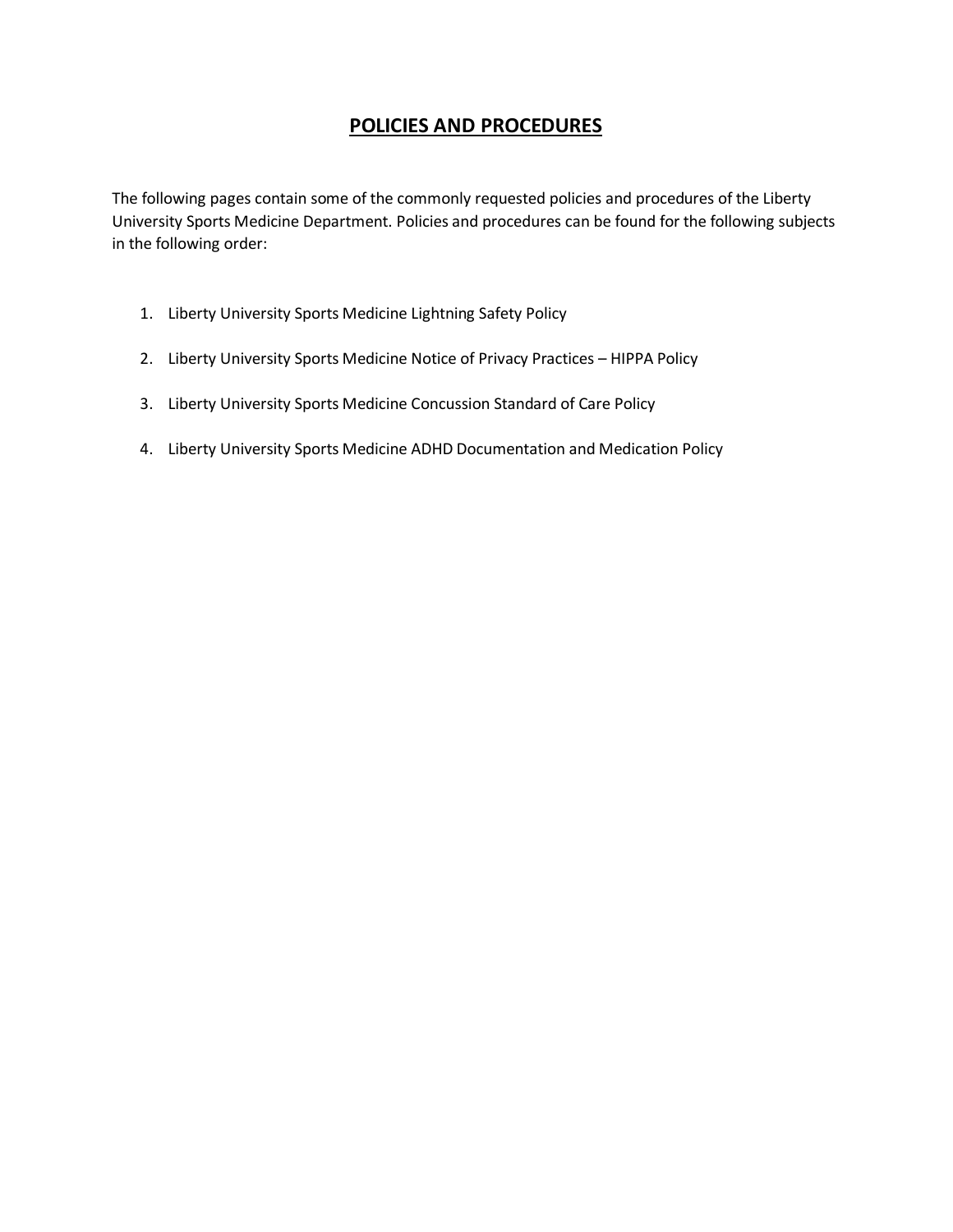# Lightning Policy



# Chain of Command

The responsibility for terminating or postponing an athletic activity in the event of lightning, severe weather, or storms lies with the LU certified athletic trainer (practices) or the LU Game Administrator (games).

- An LU certified athletic trainer will communicate with the LU Game Administrator, the head coach and/or his/her designee, and game official(s)/umpire(s) of the potential for a lighting strike, severe weather, and/or storm, and will make the recommendation that all activities stop immediately.
- If the head coach is not present, an assistant coach will assume responsibility.
- If a coach and/or game official(s)/umpire(s) make the decision to continue to practice and/or continue with a game or other activity despite a National Weather Service Severe Weather Warning, the cancellation of classes, and/or the verbal instruction by a LU certified athletic trainer or LU Game Administrator, they will be doing so against the recommendations of the LU Athletics Department, and will be personally liable for any and all injuries.

## Criteria For Evacuation of the Practice /Game Area

The policy of the Liberty University Athletics Department will be as follows:

• An LU certified athletic trainer will inform the visiting team's athletic trainer and/or coach and game official(s) / umpire(s) of LU's policy with regards to lightning, severe weather, and/or storms during pre-game warm-ups.

• An LU certified athletic trainer will monitor the lightning and storm activity via electronic notification system.

• When a lightning strike occurs **within 20 miles of the facility or a severe weather warning is issued**, an alert will be issued electronically to the LU certified athletic trainer. That information will be relayed to the following persons:

- The game official / umpire (at a break in the action)
- The LU head coach and/or his/her designee
- The visiting team's athletic trainer and/or coach (if applicable); and
- LU game administrator / operations staff (if applicable)

• When a lightning strike occurs **within 8 miles of the facility**, an alert will be issued electronically to the LU certified athletic trainer to **clear the field of play.** That information will be relayed to the following persons:

- The game official(s) / umpire(s)
- The LU head coach and/or his/her designee
- The visiting team's athletic trainer and/or coach (if applicable); and
- LU game administrator / operations staff (if applicable)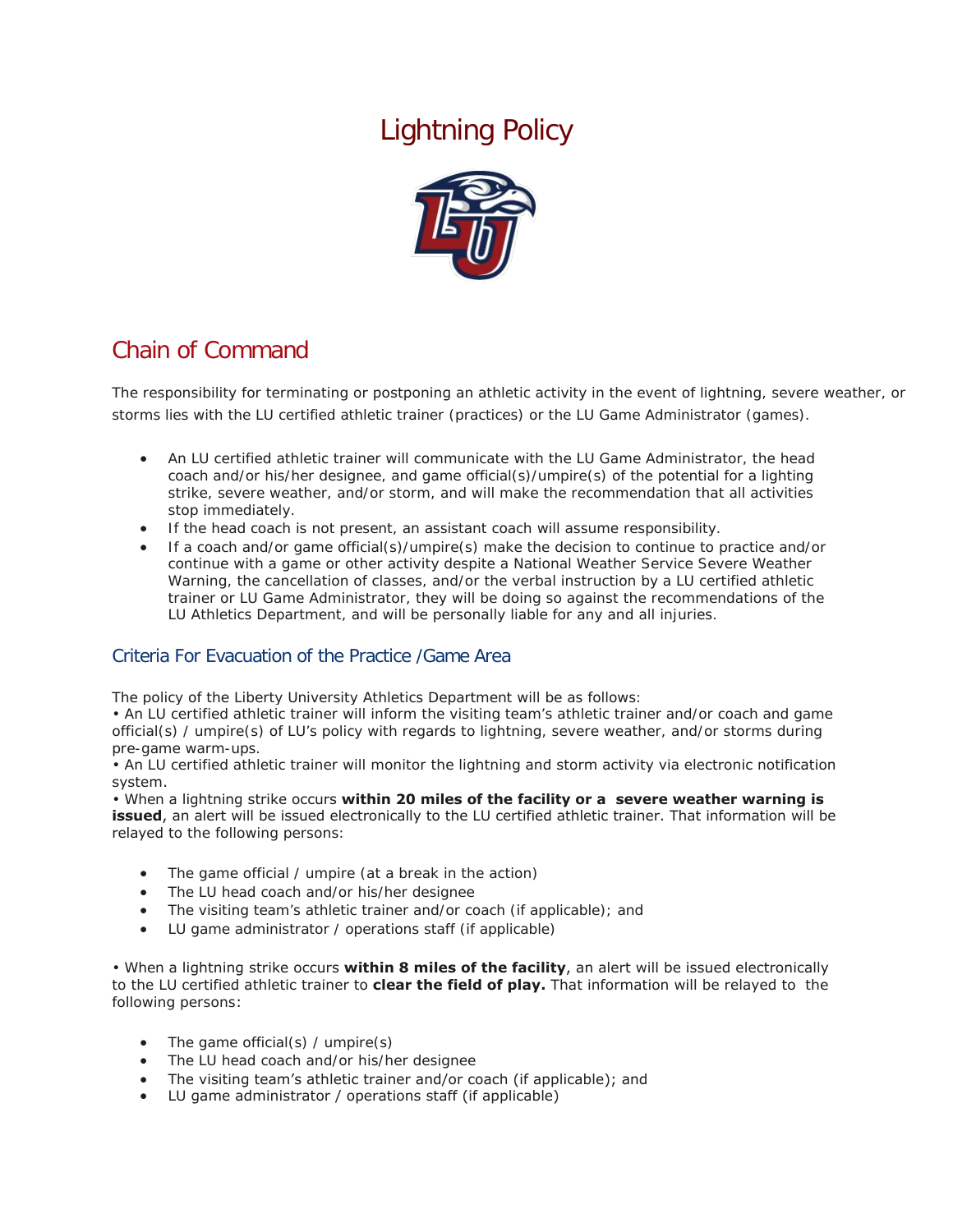At this point, all game/practice activities are to cease **IMMEDIATELY**, and ALL personnel are to evacuate to a safe structure or location.

• Prior to game or practice activities, an LU certified athletic trainer or LU game administrator will notify visiting team personnel of a designated safe location for their team, should lightning or severe weather occur.

• Any spectators present at the facility should also seek a safe structure or location. It is advised that all spectators not directly working with either team should seek the safety of their vehicle, so long as it qualifies as a safe structure.

• A safe structure or location is defined as "any sturdy, fully enclosed, substantial, and frequently inhabited building that has plumbing and/or electrical wiring that acts to electrically ground the structure". Examples of locations that routinely **DO NOT** meet the criteria include-

- Baseball / softball dugouts or "covered" batting cages.
- Outside storage sheds.
- Canopy / awning / tent.

• In the absence of a safe area as described above, a secondary structure such as a fully enclosed vehicle with a hard metal roof, rubber tires, and completely closed windows can provide a measure of safety. Golf carts do no provide enough protection and cannot be considered safe from lightning. • Persons should avoid taking showers and using plumbing facilities (pools, whirlpools, jacuzzi, etc) and land-line telephones during a thunderstorm.

• If no safe structure or location is within a reasonable distance, personnel should find a thick grove of small trees surrounded by taller trees or a dry ditch. Everyone should assume the "lightning-safe" position- a crouched position on the ground with the feet together, weight on the balls of the feet, head lowered, and ears covered. **DO NOT LIE FLAT**! Minimize the body's surface area and minimize contact with the ground.

• If unable to reach safe shelter, persons should stay away from the tallest trees or objects (i.e. light poles, flag poles, etc.), metal objects (i.e. fences, bleachers, etc.), individual trees, standing pools of water, and open fields. Persons should avoid being the highest object in an open field.

• In situations where thunder and/or lightning may or may not be present, yet someone feels his/her hair stand on end and skin tingle, LIGHTNING IS IMMINENT! Therefore, all persons should assume the "lightning-safe" position as described above.

• A cellular and/or portable remote phone is a safe alternative to land-line phones, if the person and the antenna are located within a safe structure or location, and if all other precautions are followed. • If the LU administration have canceled classes at the university due to severe weather, the LU Athletics Department recommends the cancellation of all games, practices, and other activities. • All individuals should have the right to leave a site or activity, without fear of repercussion or penalty, in order to seek a safe structure or location if they feel that they are in danger from impending lightning activity.

## Criteria For Safe Return to the Practice/Game Area

• Personnel should not return to the practice/game area until **thirty (30) minutes have passed since the last lightning strike has occurred within 8 miles** of the athletic facility in use.

• Each time a lightning strike occurs within 8 miles, the "30-minute clock" is to be reset.

• An electronic alert will be sent to the certified LU athletic trainer indicating when no strikes have occurred inside of 8 miles within the previous 30 minutes.

• Blue skies in the local area and/or a lack of rainfall are not adequate reasons to breach the 30 minute return-to-play rule. Lightning can strike up to ten (10) miles away from the rainshaft of a storm.

Prehospital Care of Victims of a Lightning Strike

• Because lightning-strike victims do not remain connected to a power source, they do not carry an electric charge. Therefore, it is safe to touch the victim to move him/her to a safe location and to render medical treatment.

• During an ongoing thunderstorm, lightning activity in the local area still poses a deadly hazard for personnel responding to the victim. Personnel should consider his/her own personal safety before venturing into a dangerous situation to render care.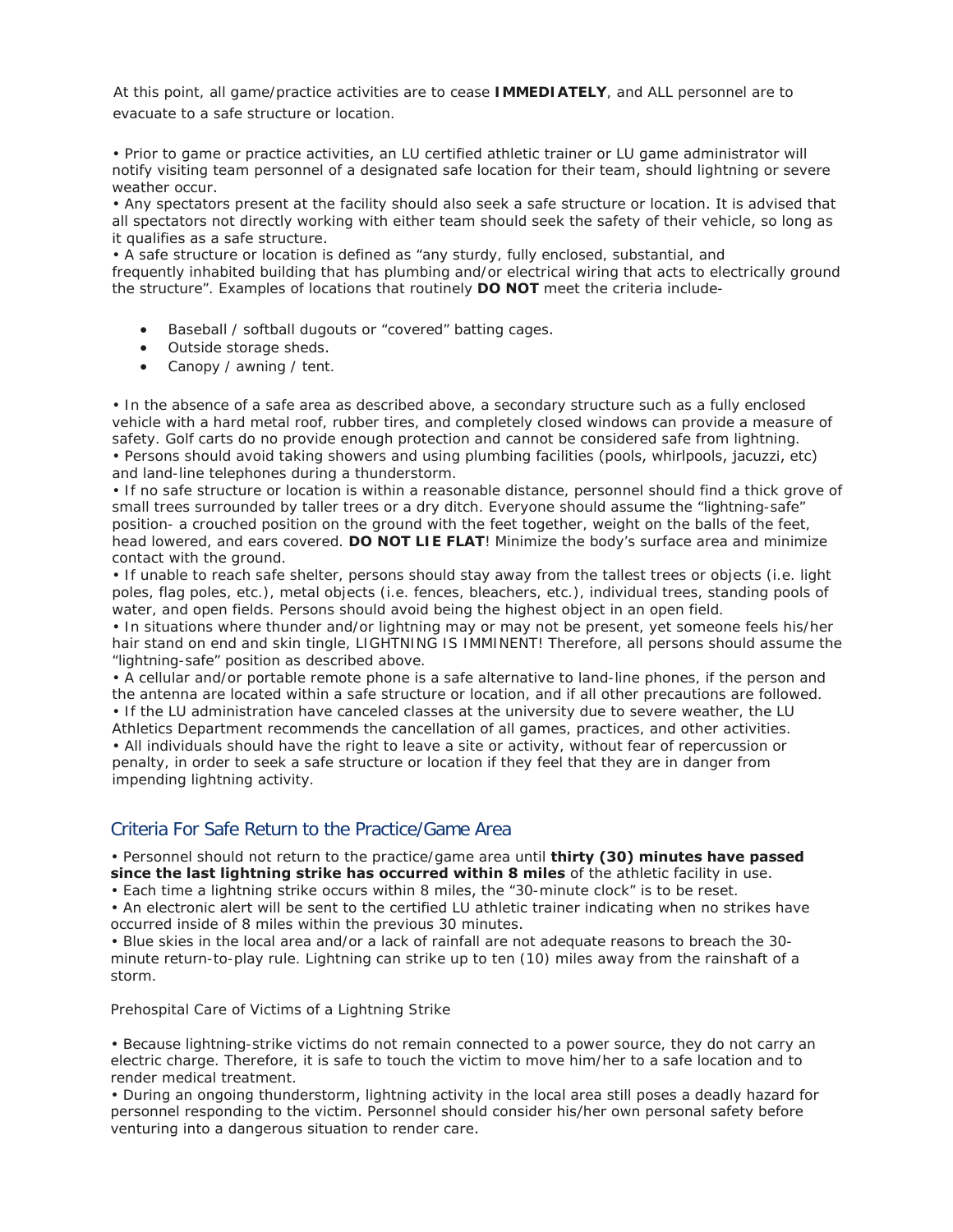• The first priority of personnel is to move the lightning strike victim to a safe location.

• Prompt, aggressive CPR has been highly effective for the survival of victims of lightning strikes. Therefore, it is critical that CPR and AED use is initiated as soon as safely possible.

• The basic triage principle of "treat the living first" should be reversed in cases involving casualties from a lightning strike. It is imperative to treat those persons who are "apparently dead" first. • Lightning strike victims should be evaluated and treated for hypothermia, shock, fractures, and burns as well.

#### References:

Bennett, B.L. (1997). A model lightning safety policy for athletics. Journal of Athletic Training, 3, 251- 253.

NCAA Guideline 1D: Lightning Safety. NCAA Sports Medicine Handbook (1999).

Walsh, K.M. et. al (2001). National Athletic Trainers' Association Position Statement: Lightning Safety for Athletics & Recreation. Journal of Athletic Training, 34(4), 471-477.

#### LIBERTY UNIVERSITY SPORTS MEDICINE DEPARTMENT

*Lightning / Severe Weather Statement To Be Read at Outside Events*

#### **LU Football / Baseball / Softball / Soccer / Track Stadium-**

In the event of lightning, thunder, or other severe weather, it is the policy of the LU Athletics Department that all spectators immediately evacuate the grandstand and bleacher areas. It is advised that spectators evacuate to hard-topped vehicles until it has been determined that it is safe to return to the grandstand and bleacher areas.

#### **LU Tennis Courts**

In the event of lightning, thunder, or other severe weather, it is the policy of the LU Athletics Department that all spectators immediately evacuate the grandstand and court areas. It is advised that spectators evacuate to hard-topped vehicles or a fully enclosed building until it has been determined that it is safe to return to the grandstand and court areas.

#### **Off-Campus Athletic Venues (e.g. Cross Country, Golf, etc.)**

In the event of lightning, thunder, or other severe weather, it is the policy of the LU Athletics Department that all spectators immediately evacuate the area. It is advised that spectators evacuate to hard-topped vehicles or fully enclosed buildings until it has been determined that it is safe to return to the grandstand and bleacher areas.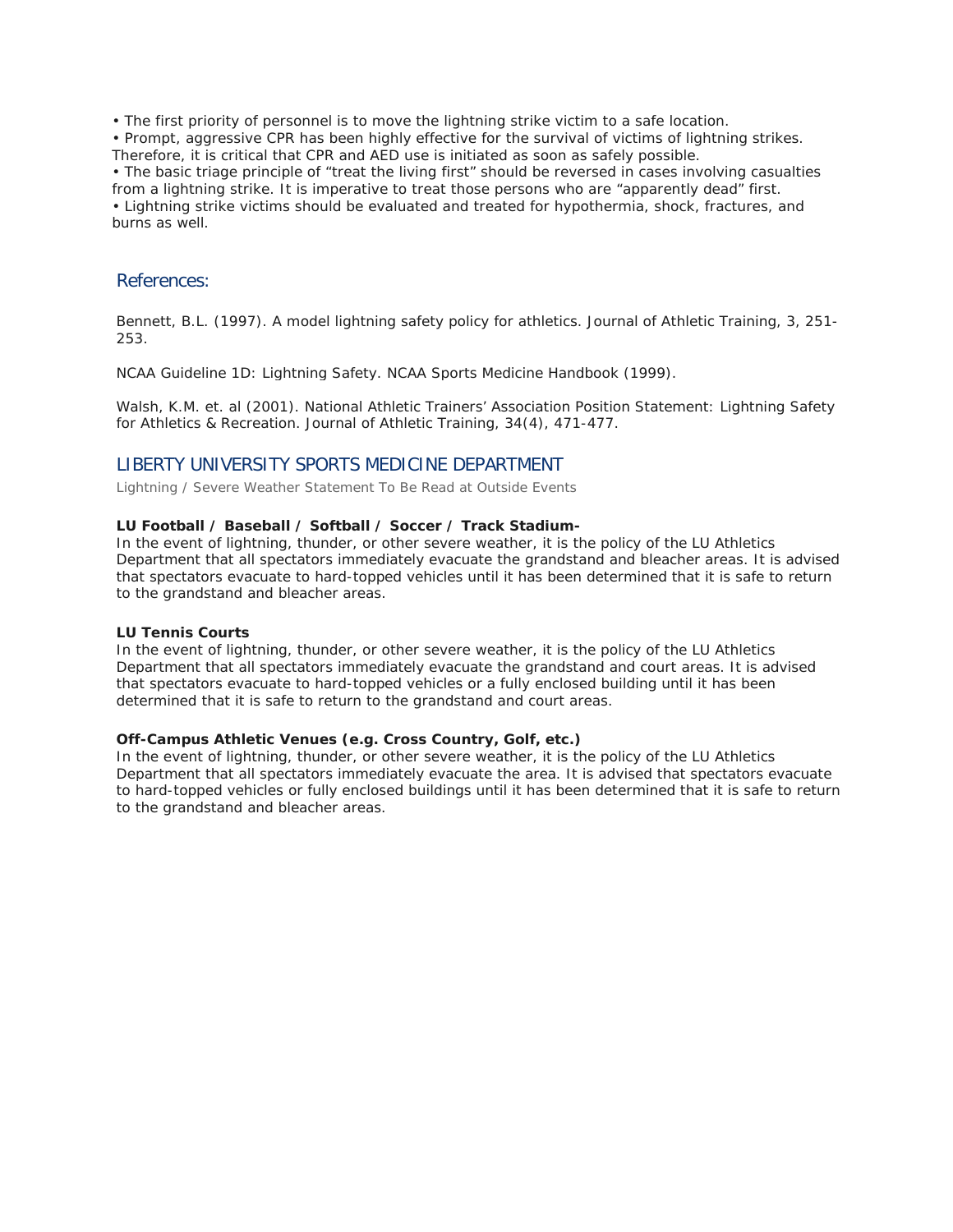# **NOTICE OF PRIVACY PRACTICES – HIPPA POLICY**

This notice describes how medical information about you may be used and disclosed. Please review it carefully. If you have any questions, please contact the Head Athletic Trainer at the address or telephone number at the bottom of this Notice.

The Liberty University Athletic Department (LUAD) provides health care to our student-athletes in partnership with physicians and other professionals and organizations. The information privacy practices in this Notice will be followed by all departments and all employed associates, staff or volunteer. In addition, we are a clinically integrated care setting, and we have many doctors and other providers giving care to student-athletes. For the convenience of our student-athletes, we are giving one Notice of Privacy Practices to each student-athlete, instead of notices from multiple physicians and caregivers. This Notice serves as the notice required under Federal law to be given to the student-athletes by the LUAD, all members of our medical staff and all other health care professionals who treat you at any of our medical facilities. The health care providers covered by this "organized health care arrangement" ("OHCA") will share protected health information with each other, as necessary to carry out your treatment, payment for treatment, and health care operations relating to the OHCA. This arrangement does not mean that the persons participating in the OHCA are involved in a joint business arrangement, or that they are responsible for the acts of one another.

As a student-athlete at Liberty University, you have the right to privacy concerning your medical plan of care. Medical record information and your relationship with your medical staff are considered private. Your diagnosis and course of treatment are available only to those directly involved with your care. We create a record of the care and services you receive to provide quality care and to comply with legal requirements. This Notice applies to all of the records of different policies or notices regarding the doctor's use and disclosure of your medical information created in the doctor's office. We are required by law to keep medical information about you private, give you this Notice of our legal duties and privacy practices with respect to medical information about you and follow the terms of the Notice that is currently in effect.

We may use and disclose medical information about you for **treatment** (such as sending medical information about you to a specialist as part of a referral); **to obtain payment for treatment** (such as sending billing information to your insurance company); and **to support our health care operations**  (such as comparing patient data to improve treatment methods). We may disclose medical information and/or **participation status to athletic coaches and strength and conditioning coaches for your health and safety**. We may disclose information to university administrators and academic counselors to **support your academic progress**. We may release information to **sports information staff and members of the media regarding your participation status**.

Regarding your medical information, you have the right to look at or get a copy of medical information that we use to make decisions about your care. If you believe that the information is incorrect of incomplete, you have the right to request that we amend the records. You have the right to a list of those instances where we have disclosed medical information about you, other than for treatment, payment, health care operations or where you specifically authorized a disclosure. You may request, in writing, that we do not use or disclose medical information about you for specific cases or circumstances.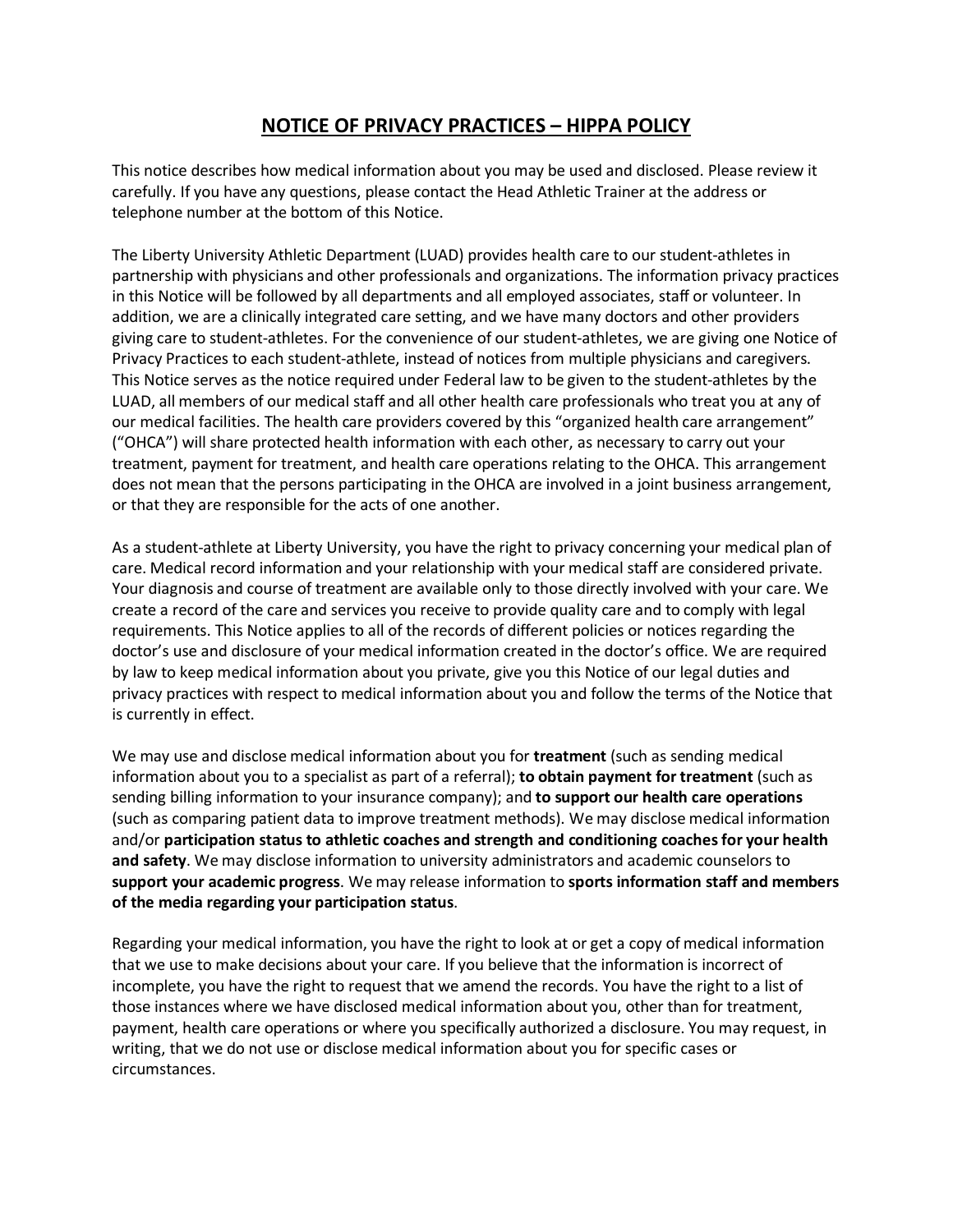We reserve the right to change this Notice at any time. Changes will apply to medical information we already hold, as well as new information we receive after the change occurs. If we change the Notice, we will post the new Notice in our athletic training facilities. You can receive a copy of the current Notice at any time. The effective date is listed just below the title above. You will be asked to acknowledge in writing your receipt of this Notice on our Student-Athlete Authorization/Consent for Disclosure of Protected Health Information.

If you have any questions regarding your privacy rights, you may contact the Head Athletic Trainer at this address: Liberty University Athletic Department, 1971 University Blvd., Lynchburg, VA, 24502, or call at (434) 582-2407.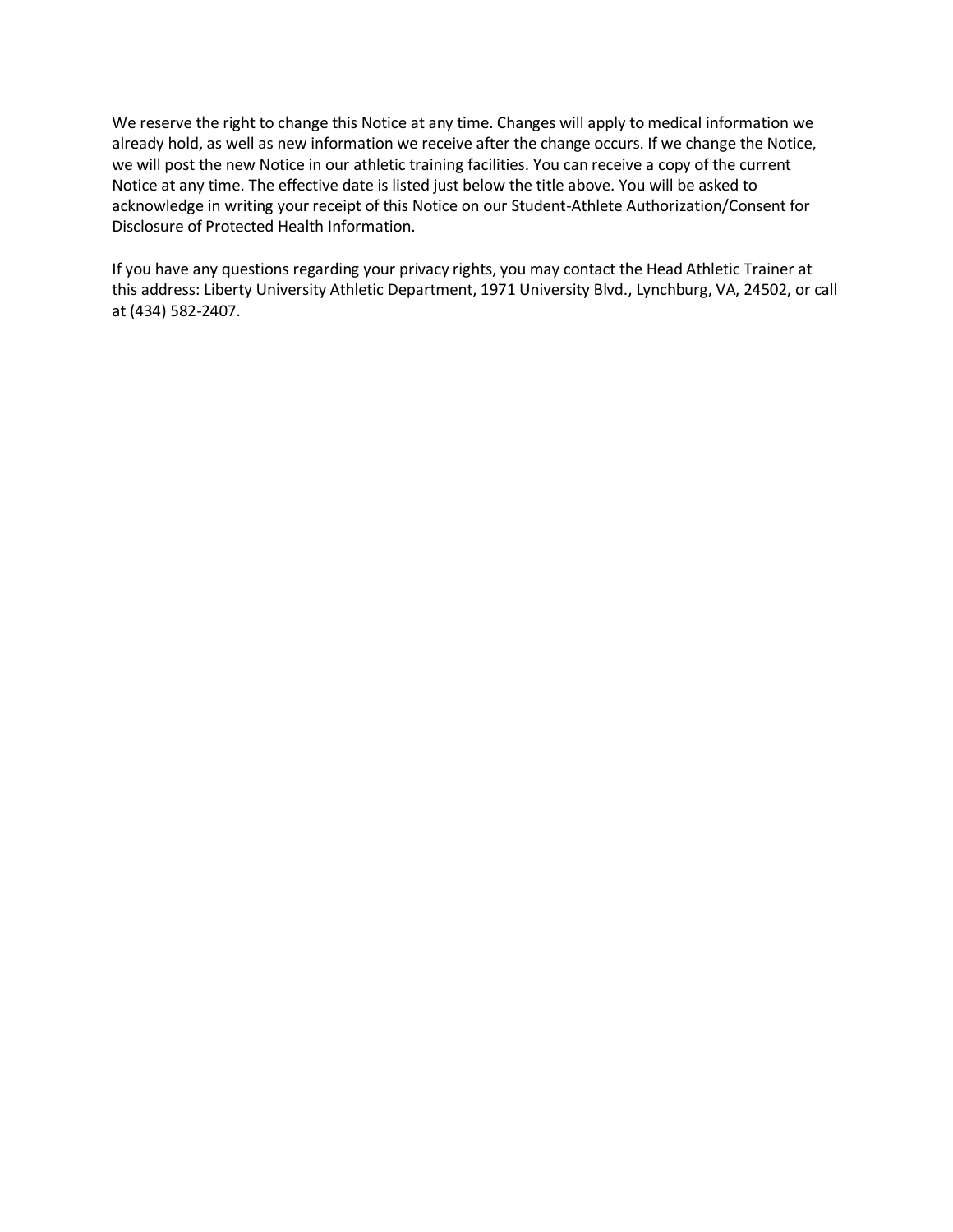## **Liberty University Sports Medicine Concussion / Traumatic Brain Injury Protocol**

The Liberty University Sports Medicine Department recognizes that head injuries, particularly sportinduced concussions, pose a significant health risk for those student-athletes participating in intercollegiate athletics at the University. Consequently, Liberty University has implemented policies and procedures to assess and identify those student-athletes who have suffered a concussion.

These policies and procedures are directed and overseen by the team physician for Liberty University Athletics. The Team Physician or designee has final say over all return-to-play decisions. The following components have been identified by the NCAA as a recommended best practice for a Concussion / Traumatic Brain Injury Management Plan.

#### **What is a Concussion?**

Concussions are the most common form of head injury suffered by athletes. Due to the complexity of the injury and ever-growing research, a unanimous definition of "concussion" does not exist. A concussion can be caused by a direct or indirect hit to the head or body and can result in a disturbance and/or impairment in neurologic function. When an athlete suffers a concussion, the brain suddenly shifts or shakes inside the skull and can knock against the skull's bony surface. A hard hit to the body can result in an acceleration and/or deceleration injury when the brain brushes against bony protuberances inside the skull. The exact recovery period from this trauma is unclear and will vary from individual to individual.

Following a concussion, the athlete may experience a variety of symptoms. Most concussions occur without a loss of consciousness. It is important to remember that some symptoms may appear right away and some may be delayed. Symptoms, as well as symptom severity, may differ between individuals; however, a combination of symptoms classically occurs.

#### **Some Signs and Symptoms:**

- Difficulty concentrating  $\overline{\phantom{a}}$  Nausea/vomiting
- Inappropriate playing behavior Dizziness
- Decreased playing ability  **Confusion**
- Inability to perform daily activities  **Fatigue**
- Reduced attention **Accord 2018** Light headedness
- Cognitive and memory dysfunction Headaches
- Sleep disturbances The Sleep disturbances
- 
- Vacant stare <br>- Disorientation<br>- Loss of bowel and/or bladder control Seeing bright lights/stars - Loss of bowel and/or bladder control<br>- Personality change
- 
- Unsteadiness of gait Depression
- Slurred/incoherent speech Ringing in the ears
- Loss of consciousness

#### **Notification of Injury/Symptoms:**

#### **Signs: Symptoms:**

- 
- 
- 
- 
- 
- 
- 
- 
- 
- Feeling of being stunned
- 
- 

Due to the serious nature of this injury and potential dangerous results of returning to activity, concussions need to be recognized and diagnosed as soon as possible. It is required that studentathletes be truthful and forthcoming about their symptoms as soon as they are present. If/when he or she is diagnosed with a concussion, the student-athlete must report symptoms each day until he or she is cleared for full activity by the Team Physician or designee.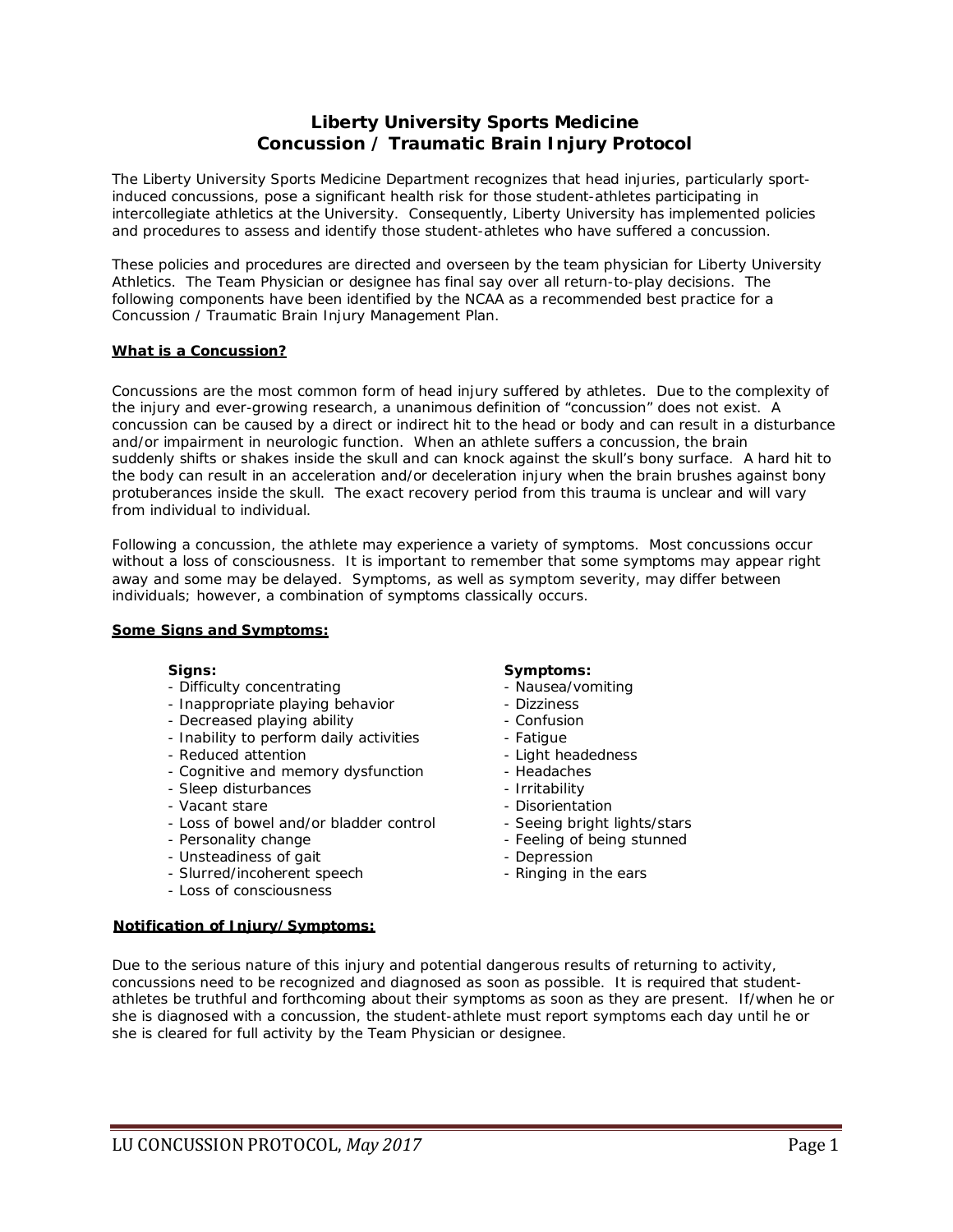#### **Concussion Education:**

In accordance with NCAA recommendations, student-athletes will be annually presented with educational materials that provide information about the mechanisms of head injury, as well as the signs and symptoms of a concussion. Subsequently, it will be required that all student-athletes sign the Liberty University Student-Athlete Concussion Statement, a statement accepting the responsibility for truthfully reporting of his or her injuries and illnesses, including signs and symptoms of a concussion.

Additionally, each coach (including volunteer coaches) at Liberty University will undergo concussion education and will be required to sign the Liberty University Coaches Concussion Statement. The NCAA concussion fact sheets will also be given to team physicians, athletic trainers, and the director of athletics. Each party will sign and acknowledge having read and understood the concussion material.

#### **Recognition and Confirmation Diagnosis of Concussion:**

When a student-athlete shows any signs, symptoms or behaviors consistent with a concussion, the athlete shall be immediately removed from athletic participation until a thorough sideline head injury assessment can be performed by the Team Physician and/or staff Certified Athletic Trainer.

Medical personnel with training in the diagnosis, treatment and initial management of acute concussion must be "present" at all NCAA varsity competitions and "available" at all NCAA varsity practices, in the following contact/collision sports: basketball, field hockey, football, lacrosse, pole vault, soccer. To be present means to be on site at the campus or arena of competition. To be available means that, at a minimum, medical personnel can be contacted at any time during the practice via telephone, messaging, email, beeper or other immediate communication means. Medical personnel may be from either team, or may be independently contracted for the event. Further, the case can be discussed through such communication and immediate arrangements can be made for the athlete to be evaluated.

The Team Physician and/or staff Certified Athletic Trainer should suspect a concussion if any nonbaseline symptoms are detected after a blow to the head. In addition, SCAT5 scores inconsistent with baseline scores should be interpreted as a possible concussion resulting in the removal of the athlete from athletic participation. If a staff Certified Athletic Trainer determines that a student- athlete has or may have a concussion, the staff Certified Athletic Trainer must report that fact to the student-athlete's head coach and the Team Physician. The student-athlete must be evaluated by the Team Physician and/or appropriate qualified medical personnel acceptable to the Team Physician as soon after the concussion as is practical.

Upon removal from activity, medically trained personnel will evaluate the student-athlete for: -symptom assessment -physical and neurological exam -cognitive assessment -balance exam -clinical assessment for cervical spine trauma, skull fracture and intracranial bleed.

Furthermore, the concussed student athlete must agree to see the Team Physician and/or appropriate qualified medical personnel as soon after the concussion is practical. **Same Day Return-to-Play:**

A student-athlete diagnosed with a concussion shall be withheld from the competition or practice and **will not return to any athletic activity for the remainder of that day** and until cleared by the Team Physician and/or appropriate qualified medical personnel acceptable to the Team Physician.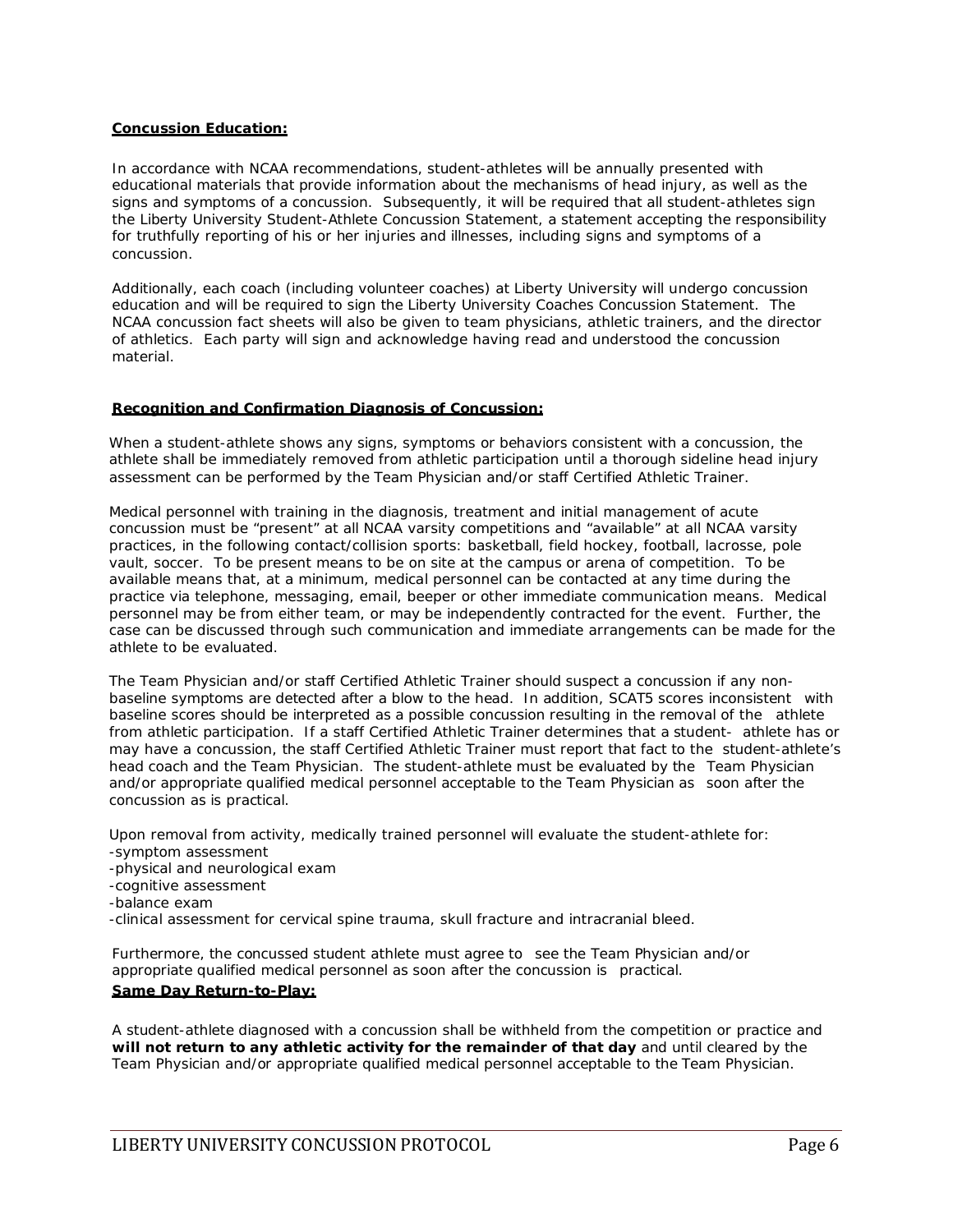#### **Referrals:**

Upon removal from athletic participation, the student-athlete will receive serial monitoring for signs of deterioration which can cease when the student-athlete stabilizes and improves or in the event the student-athlete's condition warrants a referral according to the guidelines set forth herein.

#### **On-the-Field Immediate Referral:**

Upon initial evaluation, activation of the appropriate Emergency Action Plan and subsequent immediate referral to an appropriate emergency treatment facility is warranted with any of the following findings:

- Prolonged loss of consciousness
- Focal neurological deficit suggesting intracranial trauma
- Repetitive emesis
- Persistently diminished/worsening mental status or other neurological signs/symptoms
- Deteriorating level of consciousness
- High index of suspicion of spine or skull injury
- Seizure activity

#### **Off-the-Field Immediate Referral:**

In the event that the student-athlete shows signs of deterioration from the status originally assessed on the field, an emergency off the field assessment is required and subsequent immediate referral to an appropriate emergency treatment facility is warranted with any of the following findings:

- Deterioration of neurological signs such as motor, sensory and cranial nerve deficits subsequent to initial on-field assessment
- Deteriorating level of consciousness
- Persistent vomiting
- Post-concussion symptoms that worsen

#### **Non-Immediate Referral:**

All student-athletes who have been diagnosed with a concussion will be evaluated by the Team Physician or designee under the direction of the team physician prior to return to unrestricted activity.

#### **Follow-Up Care:**

In the event of a concussion, follow-up care and proper education is critical. Due to the necessity of serial monitoring for deterioration of symptoms, the student-athlete will be released under the care of a responsible adult (may be parent of roommate) when discharged from the care of the staff Certified Athletic Trainer and/or Team Physician. The Concussion Take-Home Instructions (See Appendix A) will be explained and given to both the concussed student-athlete as well as a responsible adult. Pertinent contact information will be provided in addition to scheduled follow up appointments.

The concussed student-athlete will be contacted 3-4 hours after discharge and subsequently evaluated by the staff certified athletic trainer or responsible adult to ensure appropriate arousal and cognitive function. If signs and symptoms do not resolve within 14 days, the student athlete will be evaluated by the team physician.

#### **Subsequent Testing:**

Concussed student-athletes will be assessed daily with the assistance of the SCAT5 symptom checklist until released by the Team Physician or designee. Student athletes will be given a SCAT5 test within 24 hours of a concussion episode.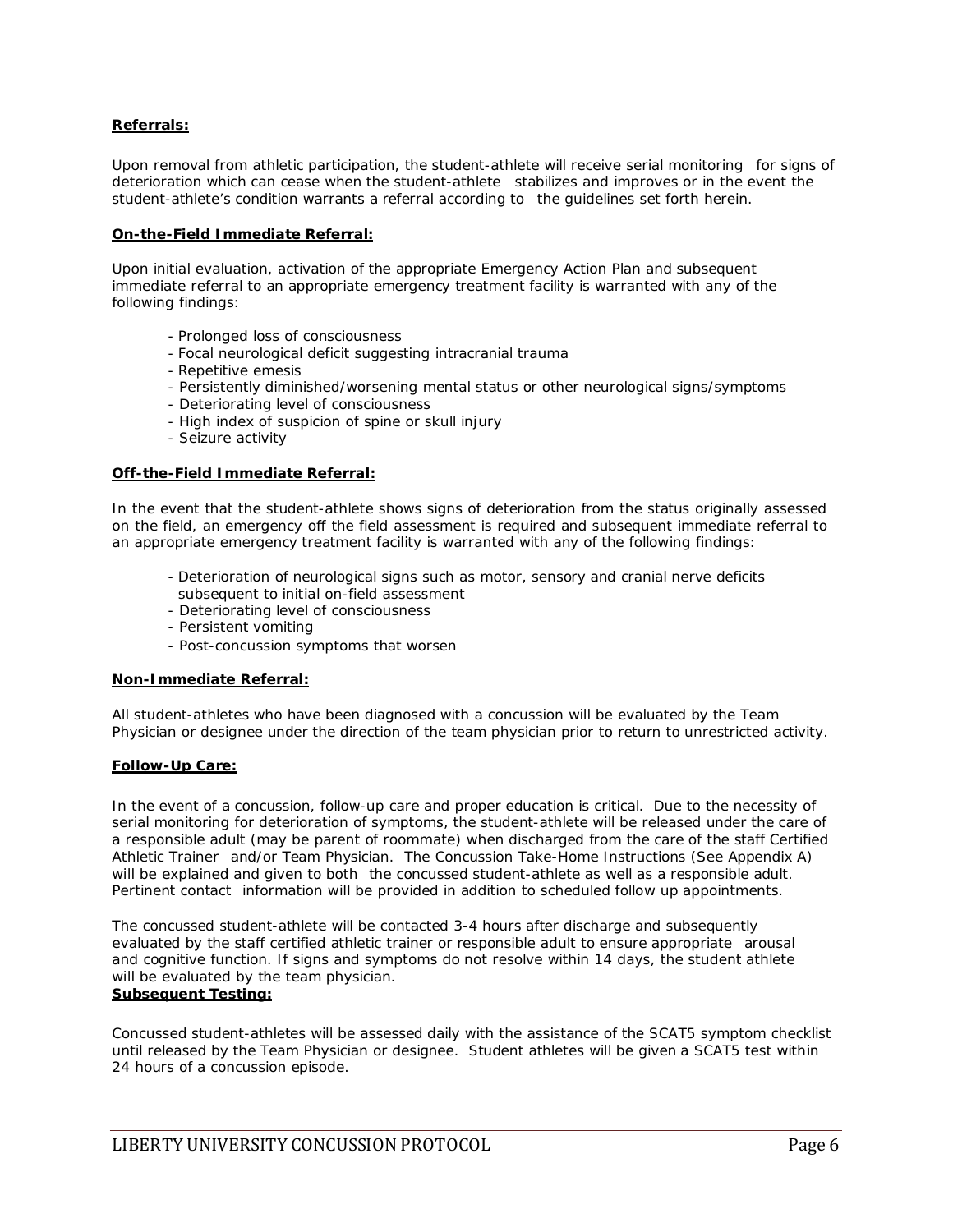#### **Return to Play Guidelines:**

Return-to-play is the process of deciding when an injured or ill student-athlete may safely return to practice or competition. It is the goal of Liberty University to return an injured or ill student-athlete to practice or competition without putting the individual or others at undue risk for injury or illness.

Progression will be utilized for return to play. The progression is a step-by-step procedure where exercise is slowly added to the activity level. In severe cases progression to each subsequent stage occurs roughly every 24 hours, based on each individual's status. Progressions are individualized on a case by case basis. The student-athlete may not progress to the next step until deemed appropriate in the current step. The staff Certified Athletic Trainer will be in direct contact with the Team Physician while progressing the student-athlete through the program. Only the Team Physician or designee under the direct supervision of the team physician can give the athlete clearance to return to athletic participation. It is important to note that this timeline could last over a period of days, weeks, months or ultimately result in potential medical disqualification from the participation in Liberty University Athletics. Final determination of return-to-play is from the team physician or medically qualified physician designee.

Each student athlete with a concussion must undergo a supervised stepwise progression management plan by a health care provider with expertise in concussion. The return to play progression is a 6 step process.

- 1. Limited Directly after being diagnosed with a concussion, the athlete should have limited physical and cognitive activity.
- 2. Light aerobic activity without resistance training.
- 3. Sport-specific exercise- Activity without head impact
- 4. Non-contact practice with progressive resistance training
- 5. Unrestricted training
- 6. Return to Competition

#### **Return to Learn**

The team athletic trainer will be the point person within athletics who will navigate return-to-learn with the student-athlete and Academic Affairs for Athletics Department.

Identification of a multi-disciplinary team\* that will navigate more complex cases of prolonged return-tolearn:

Multidisciplinary team may include, but not limited to:

- (a) Team physician
- (b) Athletic Trainer
- (c) Psychologist/counselor
- (d) Neuropsychologist consultant
- (e) Faculty athletic representative and/or designee
- (f) Academic Coordinator
- (g) Course instructor(s)
- (h) College administrators
- (i) Office of disability services representatives
- (j) Coaches

Compliance with ADAAA

No classroom activity on same day as concussion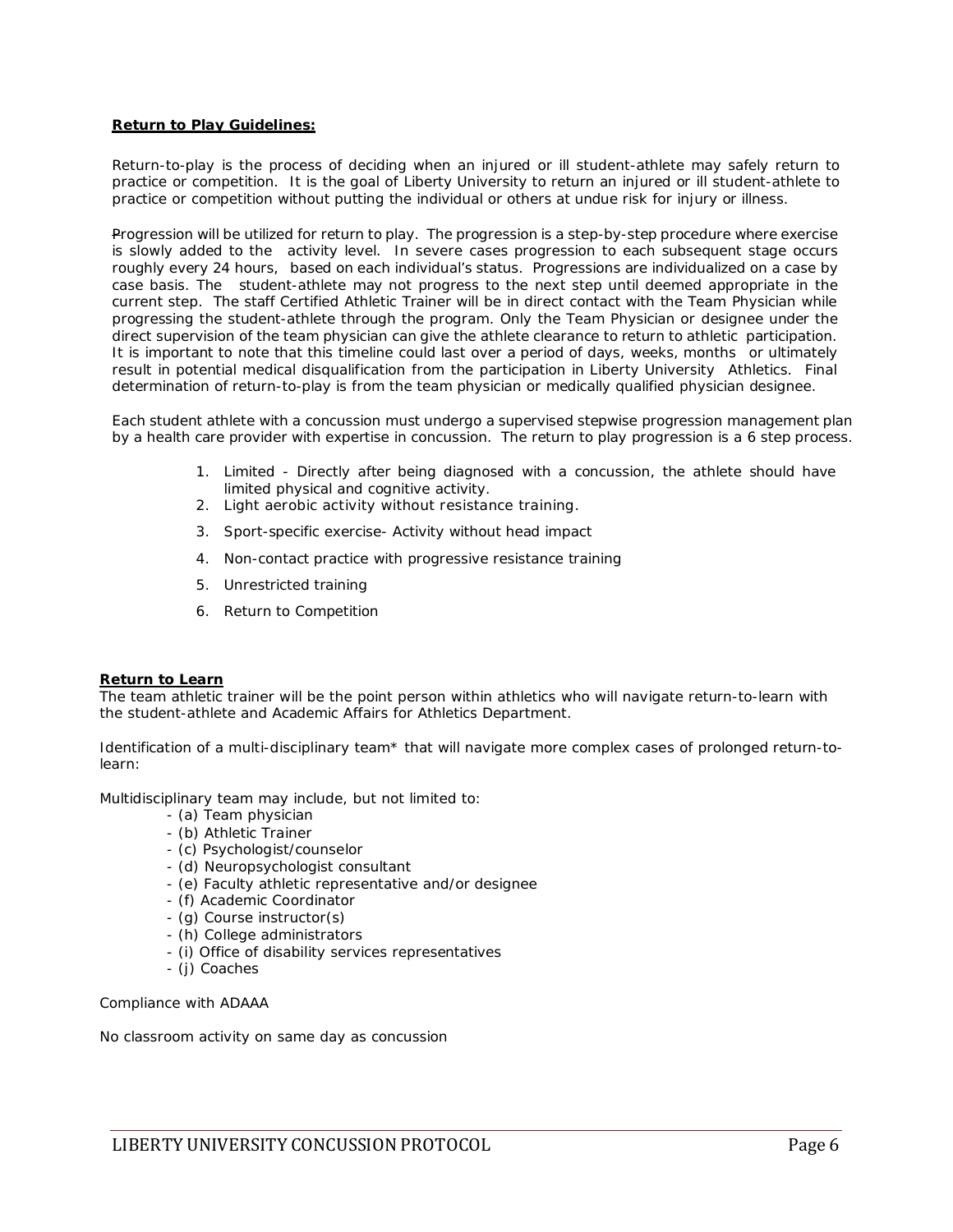Individualized initial plan that includes:

- a) Remaining at home/dorm if student-athlete cannot tolerate light cognitive activity
- b) Gradual return to classroom/studying as tolerated
- c) Re-evaluation by team physician if concussion symptoms worsen with academic challenges.
- d) Modification of schedule/academic accommodations for up to two weeks, as indicated, with help from the team athletic trainer
- e) Re-evaluation by team physician and members of the multi-disciplinary team, as appropriate, for student-athlete with symptoms > 2 weeks
- f) Engaging campus resources for cases that cannot be managed through schedule modification/academic accommodations
- g) Such campus resources must be consistent with ADAAA, and include at least one of the following:
	- (1) Learning specialists
	- (2) Office of disability services
	- (3) ADAAA office

#### **Reducing Exposure to Head Trauma**

- a) Adherence to Interassociation Consensus: Year-Round Football Practice Contact Guidelines
- b) Adherence to Interassociation Consensus: Independent Medical Care Guidelines
- c) Reducing gratuitous contact during practice
- d) Taking a 'safety first' approach to sport
- e) Taking the head out of contact
- f) Coaching and student-athlete education regarding safe play and proper techniques

\*All recommendations are based on those outlined in the NATA's Position Statement on Management of Sport Related Concussion & the NCAA Committee on Competitive Safeguards and Medical Aspects of Sports.

#### **Recommendations for Traumatic Brain Injury Home Care**

Please read over the following recommendations to ensure proper management of your mild concussion/TBI. If possible, please have a roommate and/or responsible adult in your household read over the following recommendations.

#### **Call EMS (911) and Consult with a Medical Professional Trained in Concussion Identification and Management Practices Immediately If:**

- •Decreases in Neurological Function
- •Decreases in Consciousness
- •Decreased or Irregular Breathing
- •Decreased or Irregular Pulse
- •Changes in Pupils
- •Seizure
- •Nausea
- •Vomiting
- •Worsening Headaches or Any Other Symptoms

#### **What You Should Do:**

- •Take Acetaminophen/Tylenol for Headaches
	- \* No ibuprofen or other anti-inflammatories
- •Eat Light Nutritious Meals
- •Return to School
- •Go to Sleep/Rest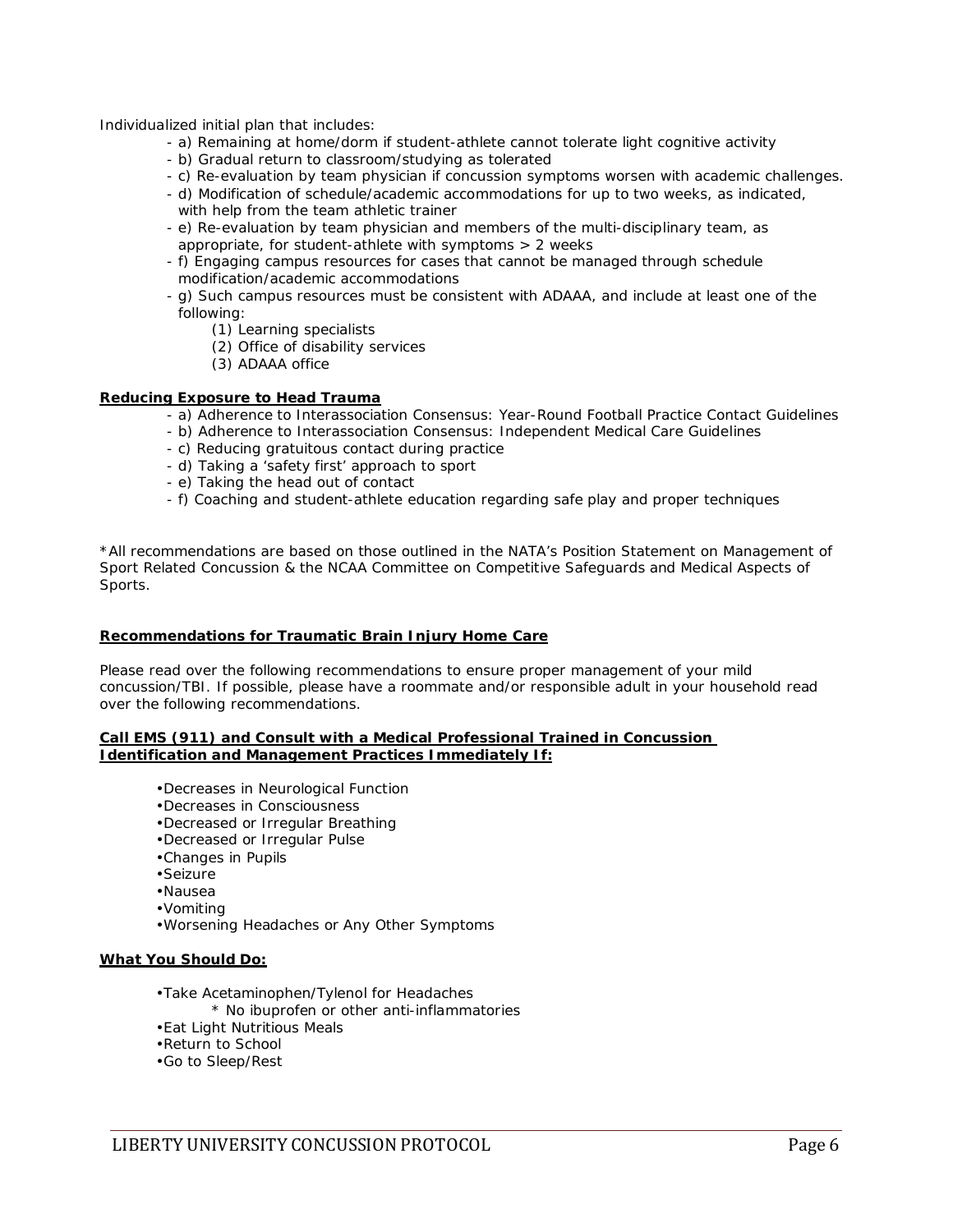#### **What You Should NOT Do:**

- •Check Eyes with Flashlight
- •Wake during Sleeping
- •Test Reflexes
- •Stay in Bed

### **Do Not:**

- •Drink Alcohol
- •Eat Spicy Food
- •Participate in Strenuous Activities/Sports

\*All recommendations are based on those outlined in the NATA's Position Statement on Management of Sport Related Concussion.